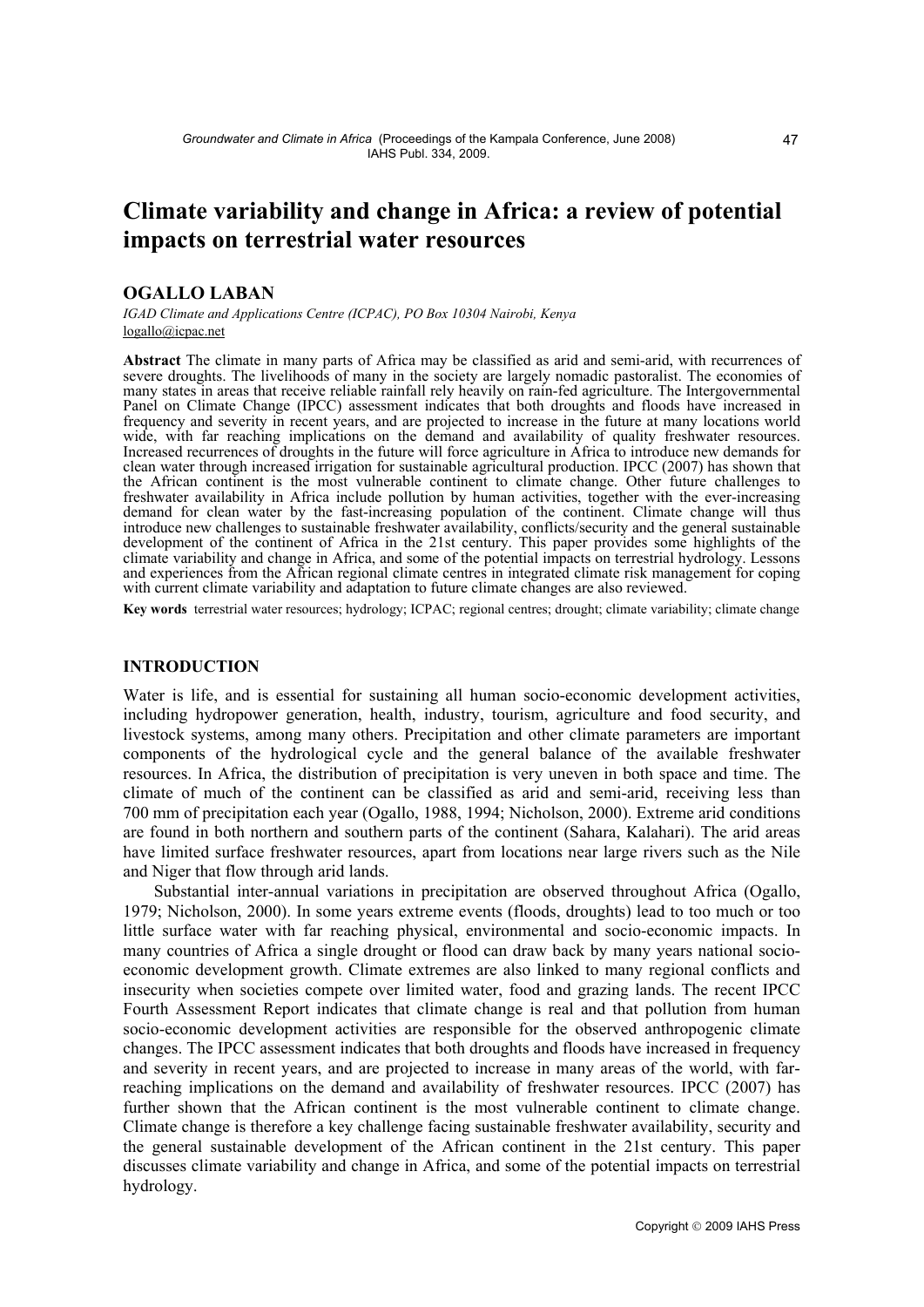#### 48 *Ogallo Laban*

## **CLIMATE VARIABILITY AND CHANGE IN AFRICA**

Evidence of climate variability and change in Africa has been derived from instrumental climate, geological, remote sensing, and proxies of other climate sensitive parameters by various authors (e.g. IPCC, 2001). Climate modelling also provides complex tools that can be used to address various aspects of climate sensitivity. Details of these tools and methods are well documented by IPCC (2007). The results from the recent climate studies in Africa have shown among others that:

- increase in the mean temperature of the continent in recent years;
- increase in both maximum and minimum temperatures at many locations;
- rapid melting of the glaciers in the African glacial tropical mountains. The gradual dramatic disappearance of glaciers on Mount Kilimanjaro has been associated with global warming (IPCC, 2007); an estimated 82% of the icecap that crowned the mountain when it was first thoroughly surveyed in 1912 is now gone and according to recent projections, if recession continues at the present rate, the majority of the glaciers on Mount Kilimanjaro could vanish in 15 years;
- declining/increasing trends of rainfall at some locations including the Sahel (Tarhule & Lamb, 2003; Wang *et al.*, 2004); and
- declining levels of many lakes (Trauth & Strecker, 1996; Nicholson 1998, 1999; Cohen *et al.*, 2000; Osborne, 2000; Nicholson & Yin, 2001).

 Apart from the long-term climate trends, there is substantial inter-annual variability in climate in Africa leading to droughts and floods with far reaching impacts. Recent observations show severe droughts being followed directly by severe floods or *vice versa*. Such climate extremes are linked to El Niño Southern Oscillation (ENSO) and dipole systems such as the Indian Ocean Dipole. Climate change leading to changes in the space-time patterns will bring new risk levels on society and livelihoods, water resources, ecosystems, and other natural resources that will threaten Africa's development and require new or modified adaptation strategies.

# **POTENTIAL IMPACTS ON TERRESTRIAL HYDROLOGY AND THE NEED FOR ADAPTATION**

Precipitation, evapotranspiration, extreme events such as floods/droughts, and other climate parameters are important in addressing issues related to the hydrological cycle and the general balance of the available freshwater resources including groundwater recharge. Large variations in precipitation over the continent are also reflected in the distribution of surface water resources over Africa. With the uneven distribution of precipitation and surface water resources, groundwater resources drawn from springs, boreholes, and dugwells are critical in Africa as they support domestic water supplies and other socio-economic development including irrigation for agriculture, livestock, tourism industries, and other activities. It is also the most reliable water source for many urban centres.

 Increasing population growth associated increasing water demands, environment degradation, pollution, and other human activities, also threaten the sustainability of the available water resources in Africa and will further continue to contribute to climate change. Figure 1 highlights the potential impacts of climate change on the hydrological cycle. Climate change will impact on almost all components of the hydrological regime in Africa, including water quantity, quality, and demand, with devastating socio-economic consequences. Changes in precipitation will, for example, affect the levels of water storage in lakes and reservoirs, as these respond to climate variability. Impacts of climate change can further affect surface runoff, soil moisture, and other changes that could lead to problems for the future clean water resources in many parts of Africa. Various studies show that both rainfall and streamflow both exhibit increasing and decreasing trends, but not all streamflow trends can be attributed to climate change. Some changes stem from land-use change and increased groundwater abstraction.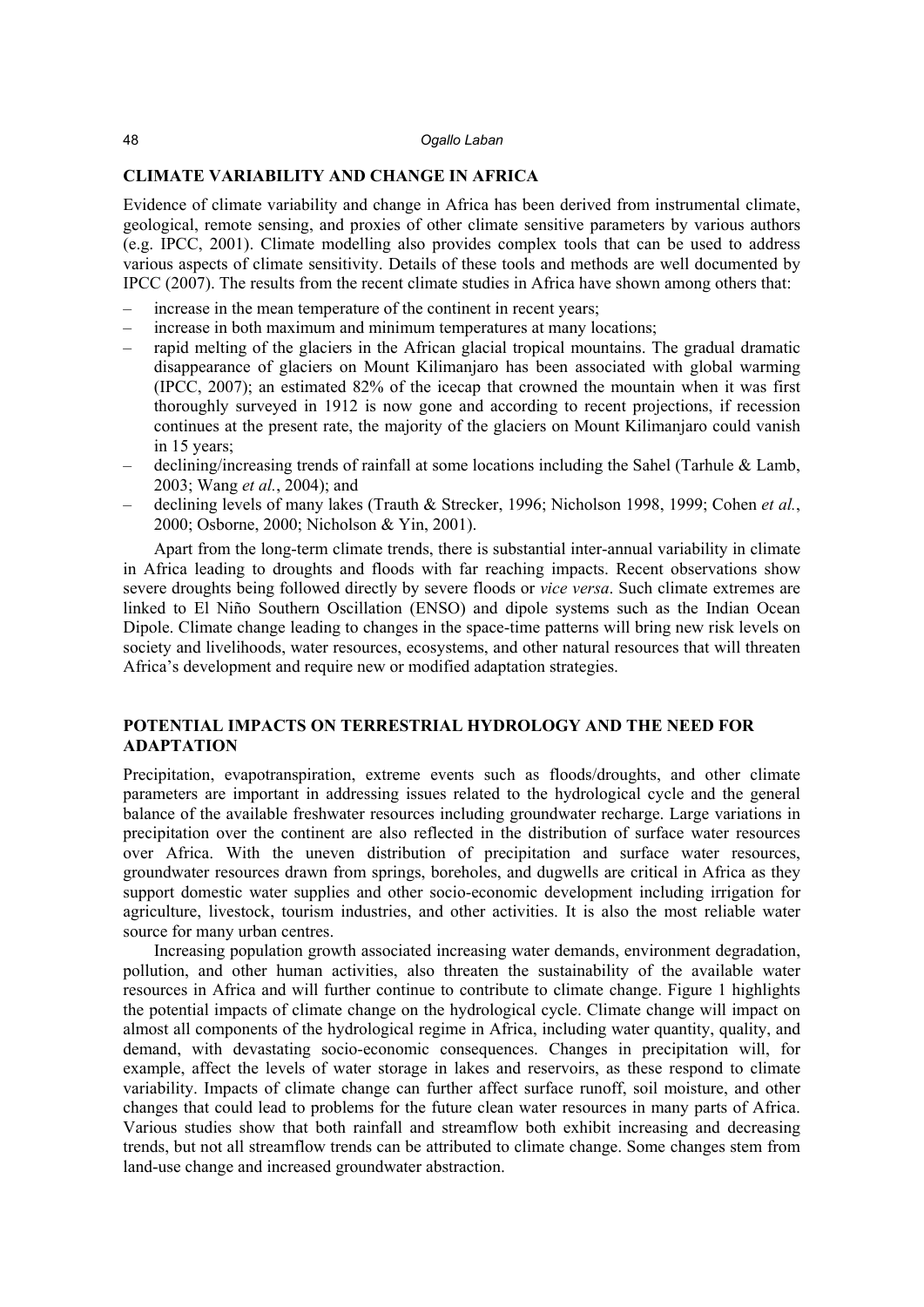*Climate variability and change in Africa: a review of potential impacts on terrestrial water resources* 49



**Fig. 1** Impact of climate change on the hydrological cycle (Ragab & Prudhomme, 2002).

 The impacts of climate change, including changes in the patterns of the extreme events, have potential to destabilize livelihood systems and future development activities. It is expected that if society can cope with the current climate variability shocks, then it has a high probability of adapting to the impacts of future climate change. The threats posed by climate change increase the urgency of promoting adaptation strategies for sustainable management of the available water resources.

 There is therefore an urgent need for Africa to develop realistic adaptation options to reduce vulnerability and cope with the consequences of climate change. Adapting to current climate variability and future climate changes requires the development of systems that are capable of adapting to current climate shocks, and at the same time integrate future climate change risks in society, economic and environment systems in order to ensure sustainability of social, economic and environment systems. Climate change will not be uniform in Africa, even within specific countries. There will be significant variations in both space and time. Adaptation strategies in Africa must recognize these large regional variations.

 Adaptation strategies need to integrate climate variability/change concerns into the national planning and development processes. These require good knowledge of the past, present and future expectations of climate shocks. This will also require wide-ranging changes in government policies, including increased capacity in research, science and technology, and formulation of policies that are sufficiently flexible and receptive to constant change.

 For the development of realistic adaptation strategies, there is a need for demonstration programmes/projects that employ well-reasoned projections of regional climate. The limited availability of realistic regional and local-scale scenarios is currently a major challenge to adaptation studies in Africa. Other critical issues needed to address adaptation challenges of the region include education and public awareness, institutional arrangement and networking. There is a need for formulation of actionable adaptation strategies that could support adaptation initiatives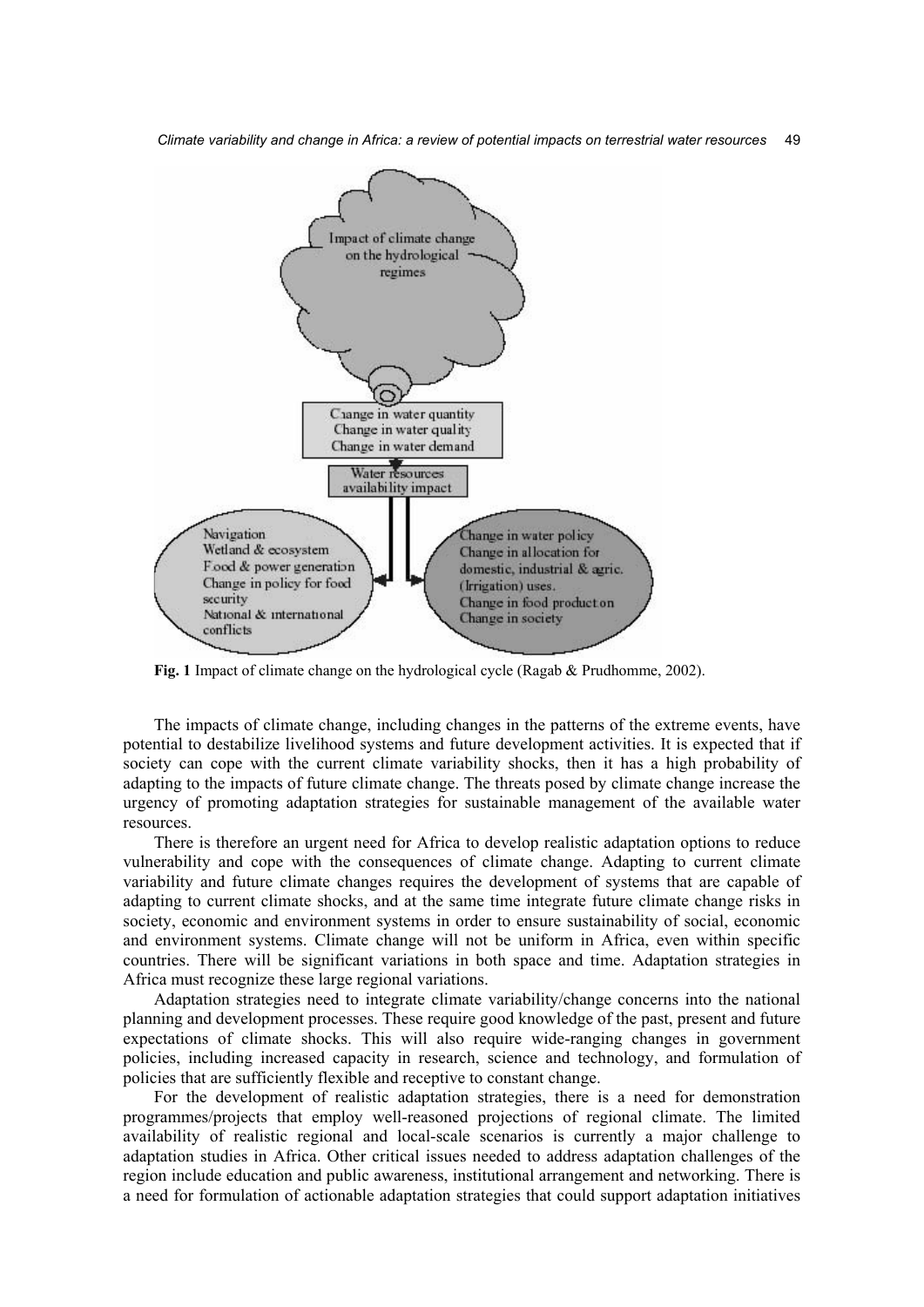#### 50 *Ogallo Laban*

by vulnerable countries and communities. Resource mobilization strategies are critical in any adaptation strategy. Many of the adaptation needs are cross-cutting and may require demonstration projects and strategic partnerships/alliances amongst various sectors at national, regional and international levels. In general, technology and technology transfer will play a pivotal role in adaptation, alongside public policies that restructure the incentives and regulatory systems that govern energy generation and consumption. The integration of indigenous technologies that society in Africa has used to adapt to past climate shocks must also be considered.

# **LESSONS AND EXPERIENCES FROM ICPAC AND OTHER REGIONAL CENTRES IN AFRICA**

Even without climate change, Africa is very vulnerable to current climate extremes such as the recurrent droughts and floods (Hulme, 1992; Hastenrath, 2001). Today, extreme climate events such as floods and droughts severely impact economic, social and environment systems in Africa. Such impacts lead to community conflicts over limited resources such as food, water, and grazing land; environmental refugees through mass displacement of communities and their domestic animals; loss of life and property; destruction of infrastructure; massive losses to livelihood systems, forcing communities to depend on emergency food relief; health issues including the presence and absence of vector- and water-borne diseases such as malaria, environmental degradation, and negative economic growth among many other socio-economic miseries. These have partially contributed to retarding economic growth in many countries in Africa. Furthermore, many floods/droughts in the region are often preceded or followed by severe extremes of the opposite nature, especially when such extremes are linked to El-Niño, La-Niña among other climate systems, some of which are now predictable with reasonable skill (Tarhule & Lamb, 2003).

 Specially tailored climate services enhance decision-making in many socio-economic sectors, including groundwater resources planning and management. It is expected that if society can use such climate information to cope with current climate variability shocks, then it has a high probability of coping with the impacts of future climate change. In this regard, effective use of climate information is important for any sustainable hydrological system. Climate products required for adaptation for the hydrological systems can be grouped into three large categories, namely past, present and future climate information. Future climate information requires regional/local-scale scenarios for climate change impacts, vulnerability and adaptation studies.

 Africa has a number of institutions that are capable of helping it address all aspects of climate risks ranging from current variability to future climate changes. These include the African Centre for Meteorological Applications for Development (ACMAD) located in Niamey (Niger); IGAD Climate Prediction and Applications Centre (ICPAC) located in Nairobi (Kenya); and Drought Monitoring Centre-Harare (DMCH), currently located in Harare (Zimbabwe) but being relocated to Gaborone (Botswana). These centres work closely with National Meteorological and Hydrological Services (NMHSs), and regional/national sector specific centres such as Agrometeorological and Hydrometeorological (AGRHYMET). The centres produce several climate products for addressing past, present and future climate risks. The climate prediction and early warning products of the centres include, among others, 10-days, monthly and seasonal rainfall outlooks. Most of these are derived from empirical methods that rely largely on sea surface temperatures, El Niño/Southern Oscillation (ENSO) and related variables. Products from General Circulation Models (GCMs) and high Regional climate models are also used in the three centres, but most of these products are based on model runs from the collaborating advanced climate centres of the developed countries. The skills of the models have been very high, especially for the months of June–December, and especially when there are persistent large-scale sea surface anomalies, as during ENSO and the Indian Dipole periods.

 The three African centres in collaboration with the NMHSs release regular seasonal climate prediction products that have played important and useful roles in providing the region with climate advisories and timely early warnings for disaster risk reduction and support to regional